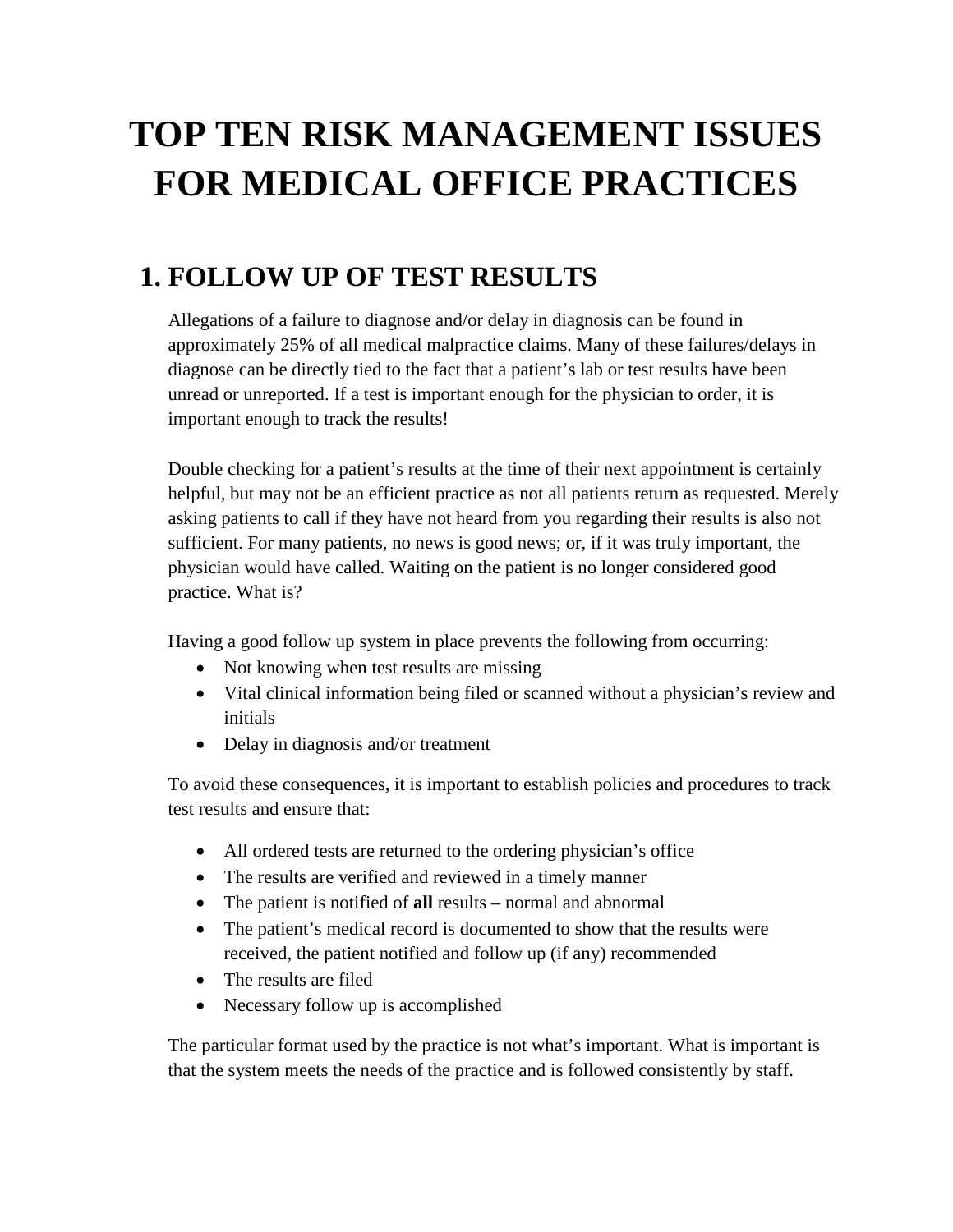#### **2. MISSED APPOINTMENTS**

Every practice should have a tracking system for missed appointments. Staff should contact the patient to determine why the patient failed to show and to reschedule. All missed appointments should be documented in the patient record. Letters should be sent to patients who repeatedly miss appointments explaining the importance of follow up care to their overall health. Consider terminating the doctor-patient relationship according to practice policy.

# **3. MEDICAL RECORD DOCUMENTATION (IF IT'S NOT DOCUMENTED, IT WASN'T DONE!)**

Documentation is primary defense in the event of a lawsuit. Additionally, the medical record is the means by which health care providers communicate about a patient's plan of treatment. Always document the record objectively. Never point fingers at other physicians of clinicians. Use approved abbreviations and write legibly. If you use an electronic medical record system, make sure that the system has a reliable backup and an appropriate disaster recovery plan. NEVER, NEVER, NEVER ALTER THE RECORDS!

#### **4. COMMUNICATION (ASK ME 3)**

Health literacy is an increasing risk issue for providers and patients. A patient's limited understanding of medical and prescription instructions results in increased risks for the provider and the patient. Document the name and relationship of anyone acting as a patient's translator. Consider using the Ask Me 3 communication tool for your patients. Ask Me 3 is a free educational program sponsored by the National Patient Safety Foundation and is available at **[www.askme3.org](http://www.askme3.org/)**.

#### **5. MEDICATION MANAGEMENT**

At each visit, review the patient's medication list with them (including all over-thecounter meds) and update as needed. Provide the patient with a written medication list that includes dosage, directions for use, and side effects. There are many drug-drug and food-drug incompatibilities. Review a drug's side effects and interactions with the patient. If the practice provides medication samples, record the medication lot number in the medical record. In the event of a medication recall, the practice must have a system in place for identifying samples that have been distributed.